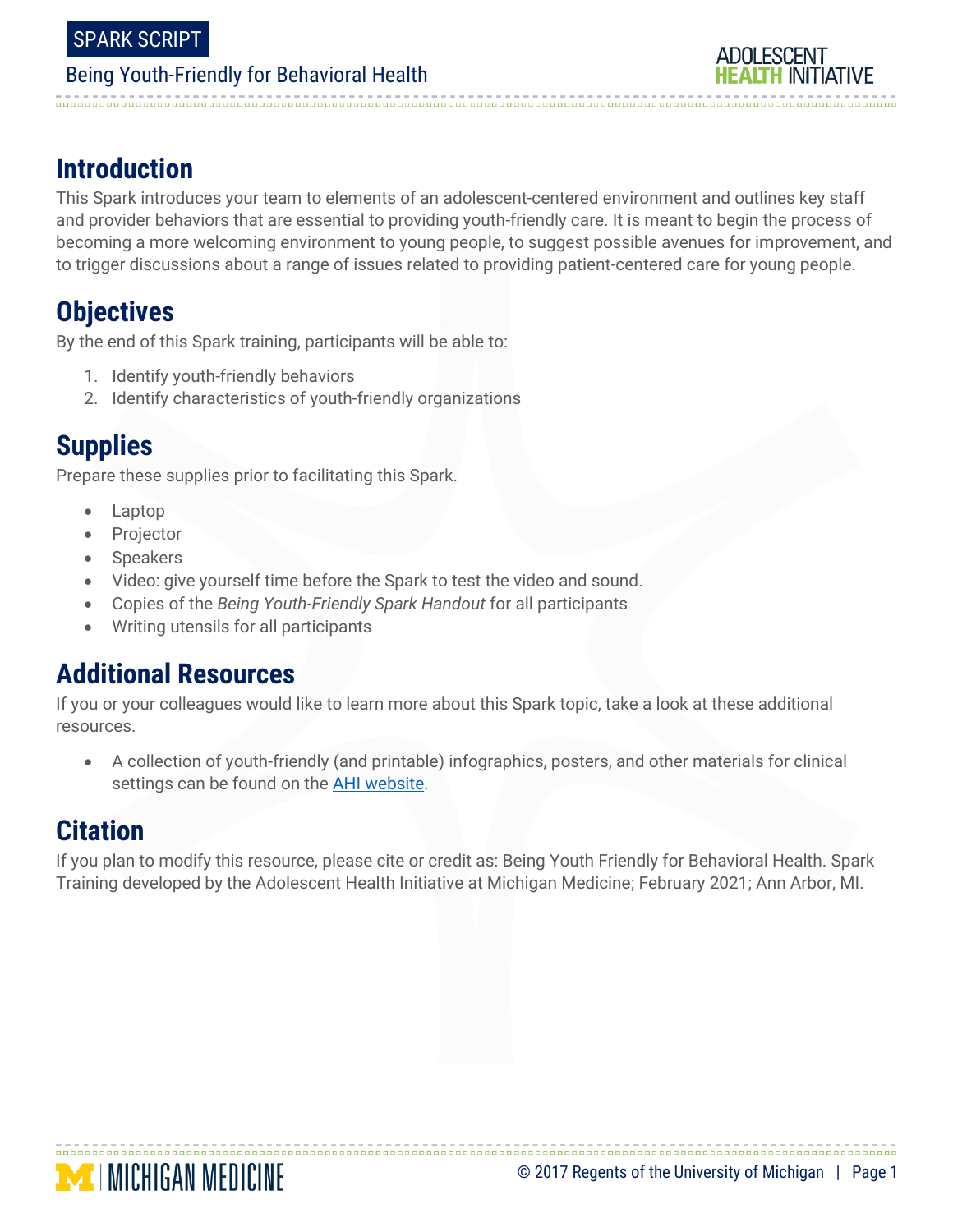#### SPARK SCRIPT

## Being Youth-Friendly for Behavioral Health



# **Intro/Hook** (5 minutes)

#### $1 - TITI$  F SLIDE

Today we're going to do a 15-minute mini-training, also called a Spark, to look at ways we can best meet the needs of the youth we serve. This Spark is on Being Youth-Friendly.

Introduce yourself/yourselves.

#### 2 –FIND SOMEONE WHO…

**Pass out handouts.** 

To help us think back to our own experiences as youth, we're going to do a quick activity. Turn to the people around you and find someone who agrees with or completes the task on your handout. After they complete the task, fill in their name on your handout. Talk to as many of your coworkers as you can over the next few minutes.

Give people a couple of minutes for people to fill out their sheets.

Let's take a moment to share some answers. Please raise your hand if:

- 1. You would rather hold a baby than talk to a teen.
- 2. You can recall a recent positive interaction with a teenager
- 3. You can name 2 things that are hard about being a teen

The purpose of this activity was to help us think back to our own experiences as young people, and to remind ourselves that it might take special effort for us to meet their needs as we provide patient-centered care, from the front desk, to the exam room, to check out.

# **Key Concepts** (5 minutes)

## 3 – TEENS SPEAK

**MICHIGAN MEDICINE** 

**EXECUTE:** Let's hear from teens directly in this three-minute video about how they want to be involved in their health care. The teens in the video are from the Adolescent Health Initiative's Teen Advisory Council. As you watch, keep these questions in mind: What might happen when youth don't feel comfortable accessing services? What might happen when they do feel comfortable? While this video addresses primary care settings, think about While this video addresses primary care settings, think about what priorities might be similar for youth in behavioral health environments.



#### © 2017 Regents of the University of Michigan | Page 2

ADOLESCENT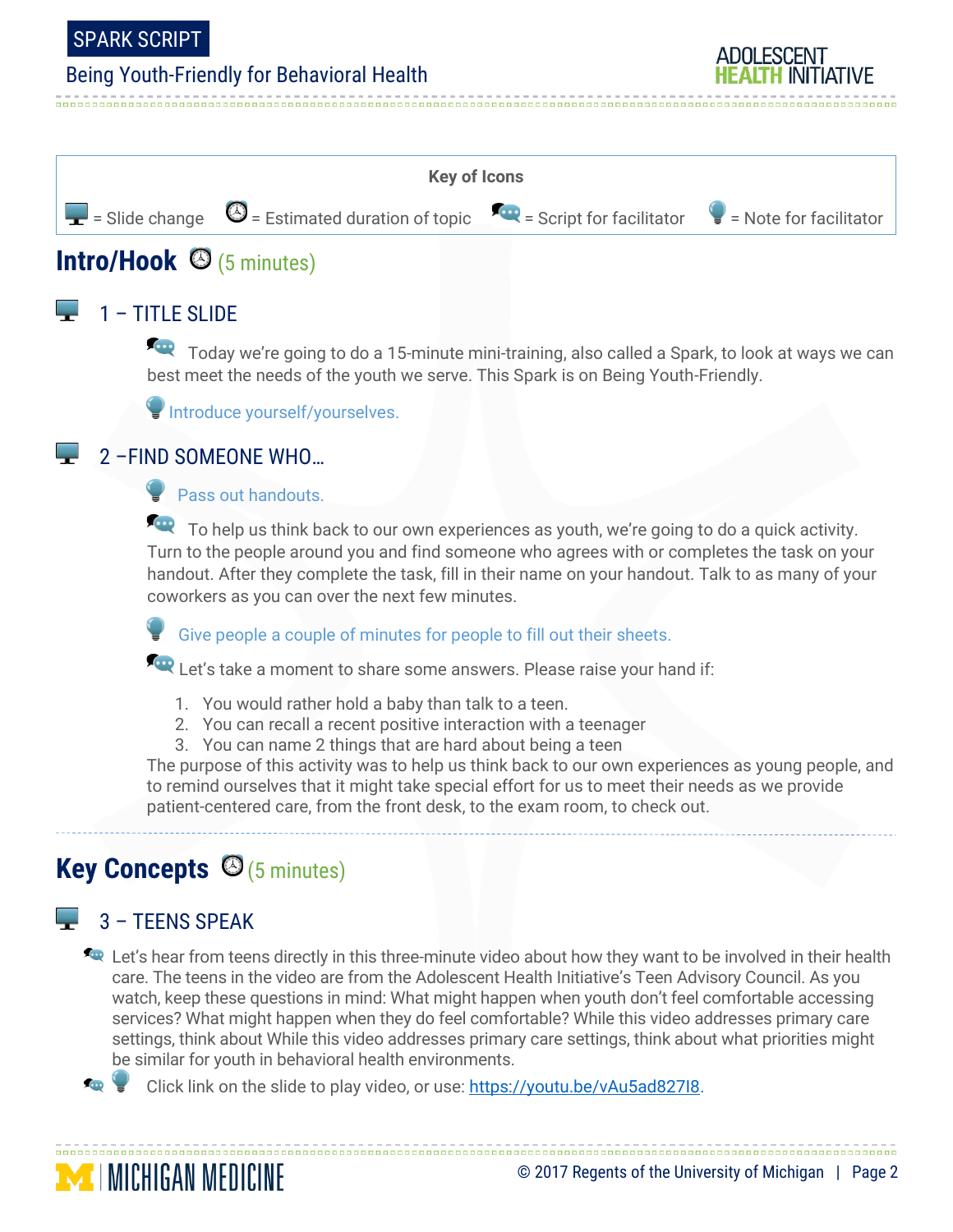

#### $\Box$  4 – TEENS SPEAK

Discussion: Thinking about the video and the perspectives of youth, what might happen when they **don't** feel comfortable with their health care experience?

Consider sharing a brief story from your own experience working with teens.

#### $\overline{\phantom{a}}$  5 – TEENS SPEAK

Discussion: Thinking about the video and the perspectives of youth, what might happen when they **do f**eel comfortable with their health care experience?

Consider sharing a brief story from your own experience working with teens.

#### 6 – THE DEVELOPING TEEN BRAIN

While teens are in this transitional stage of life, we know from research that teen brains are at a critical point of development. The part of the brain that controls executive functioning – which includes judgment and cause and effect – is on its way to being fully developed until their mid-20s. Teen decision-making can feel questionable from an adult's perspective, so it's helpful to remember that their choices are developmentally appropriate, and we have the obligation to meet them where they're at.

#### $\Box$  7 – RISK-TAKING

A fitting example of how teen brain development is unique to this age has to do with risktaking. People of all ages take risks, but it's at its peak during adolescence, and can result in youth participating in both health-promoting and health-impeding behaviors. There are emotional risks, social risks, and physical risks that all help adolescents to shape their identity.

#### $\overline{\phantom{a}}$  8 – RISK BEHAVIORS

The CDC reports that 3 of the 4 leading causes of death for adolescents are motor vehicle crashes, firearm-related injury, and suicide. This presents opportunities for prevention, screening, and understanding risk and protective factors that could improve the health outcomes for adolescents.

Remembering that their behaviors are developmentally appropriate, we have to ask ourselves: what can we, as adults, do to support them in health-promoting decision-making along the way?

# Application  $\Theta$  (5 minutes)

#### 9 – YOUTH-FRIENDLY BEHAVIORS

One of our main goals with becoming more youth-friendly is to look at how we interact with young people and help them feel welcome here. There are a lot of ways that health centers who

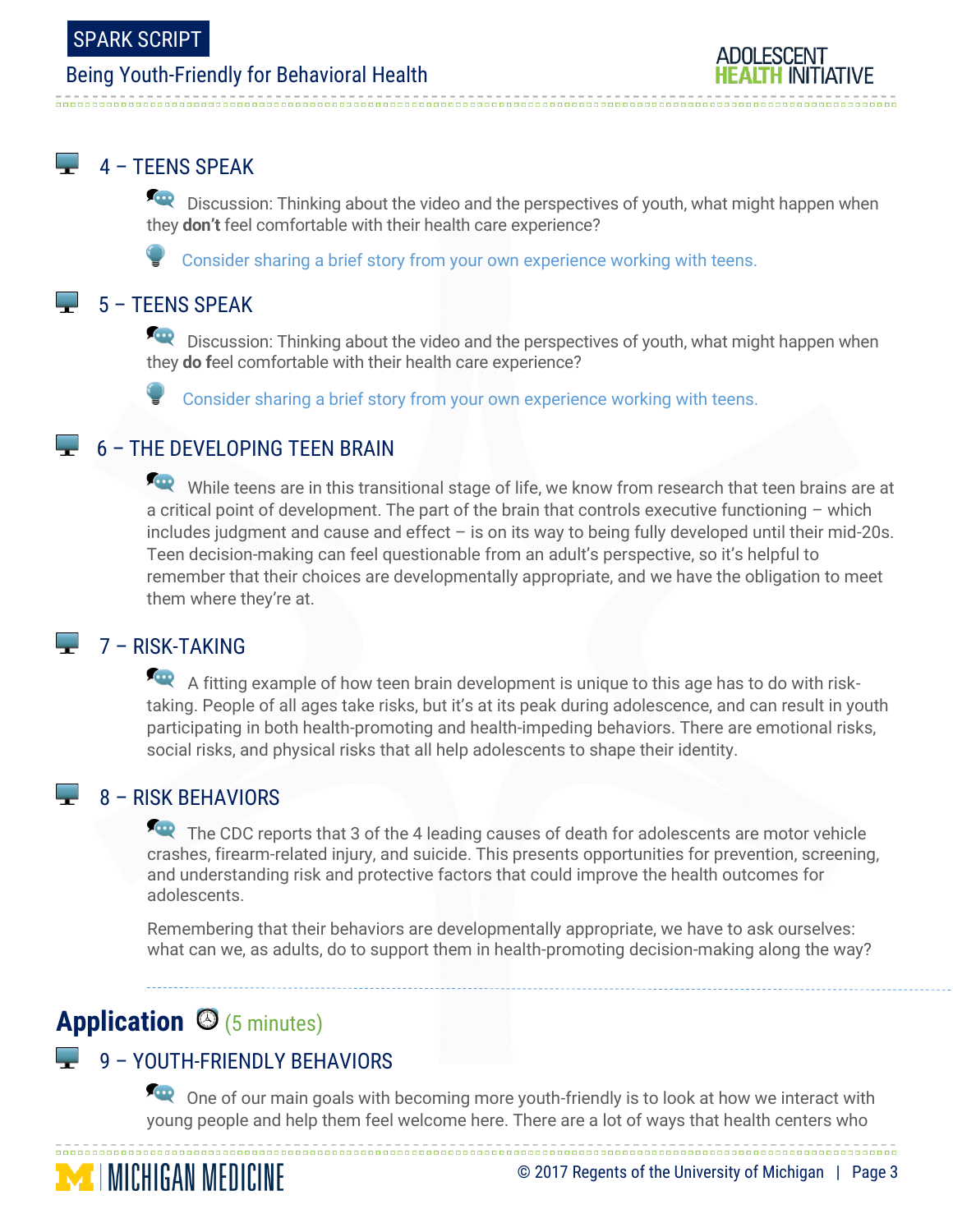

provide behavioral health services can be welcoming to young people, and we have 8 of these behaviors listed on the bottom of your teen years activity sheet. For the next few minutes, we will review a couple of scenarios, and discuss which youth-friendly behavior that scenario relates to. There is no right answer, and for some there could be multiple answers.

#### **10 – YOUTH-FRIENDLY BEHAVIORS**

 "I feel like my counselor was annoyed that I showed up 5 minutes late to my appointment. The bus was late, but I didn't think it would be a huge problem. It made things awkward after that."

 [Answer: #4. Accommodates needs of individual adolescent patients (tardiness, bringing a friend along, etc.)]

## **11 – YOUTH-FRIENDLY BEHAVIORS**

 "My mom talks to her, she talks to my mom. I just sit there and listen for most of the session."

This is a quote from Luis at age 13 and is another example of a not-so-adolescent-friendly interaction. Which one does this relate to?

Answer: #3. Listens to and objectively considers what young people have to say.

#### **12 - YOUTH-FRIENDLY BEHAVIORS**

The following story is from Ray at age 23. "When I explained to the staff that I didn't have insurance, she was like, 'Oh, there's this program, and there's this resource, you can get help here, or you can go this route,' and it was just like wow, no one ever told me that. Usually I feel doomed, and she kind of gave me hope. I've gone to other places, and they weren't so positive about it and they made it a big deal that I didn't have insurance. This time, when I was given options and I didn't feel hopeless, it was a good experience." Which youth-friendly behavior is this an example of?

[Answer: #6. Patiently helps youth navigate referrals and any other systems that may be challenging.]

 Answer: #6. Patiently helps youth navigate referrals and any other systems that may be challenging.

#### 13 – YOUTH-FRIENDLY BEHAVIORS

"You have to explain that nothing bad is going to happen if I'm honest." What do you think Ciara is referring to when they say "nothing bad is going to happen?" Which youth-friendly behavior does this relate to?

Answer: #1. Discusses with youth what information they share will be kept private.